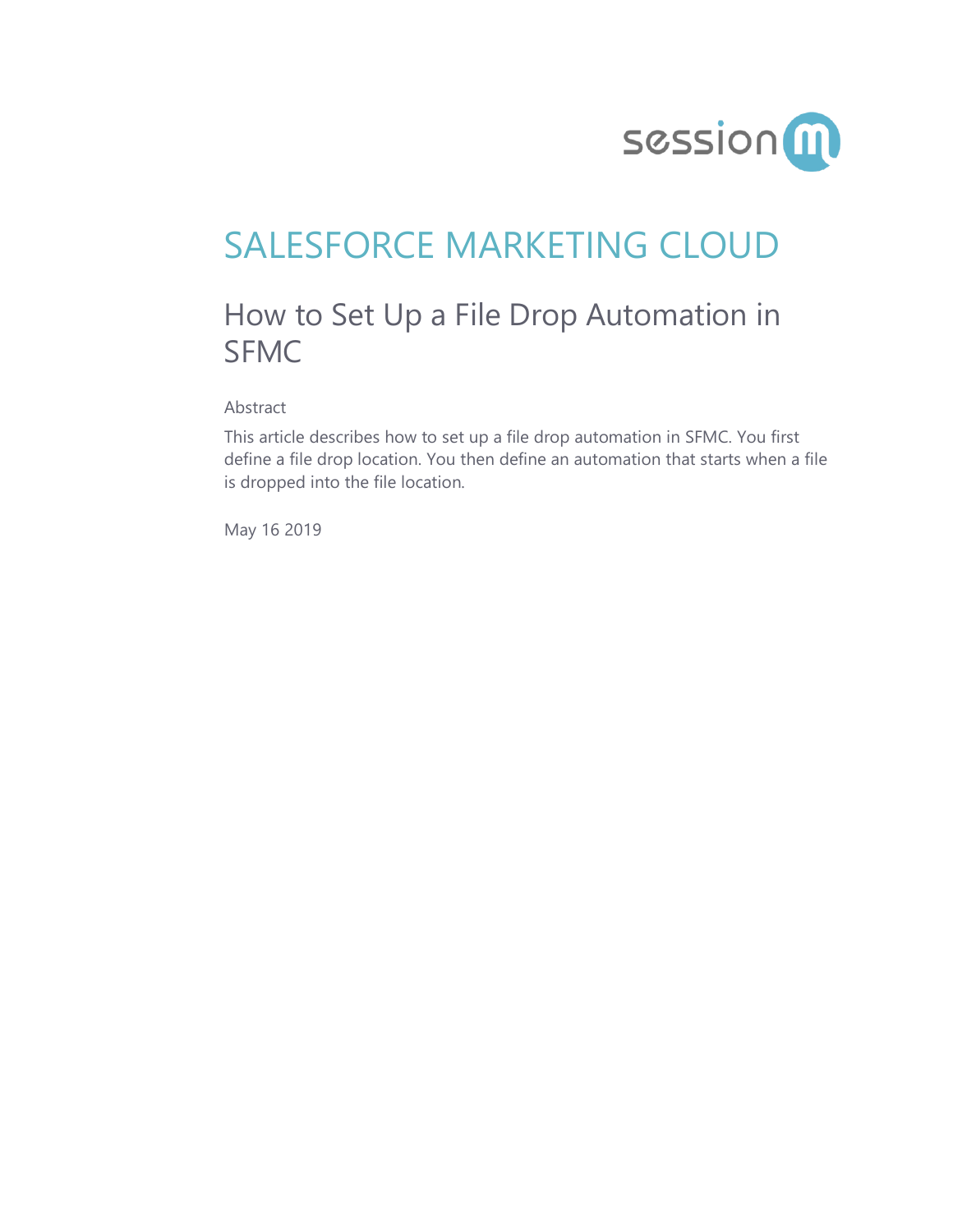

#### **Contents**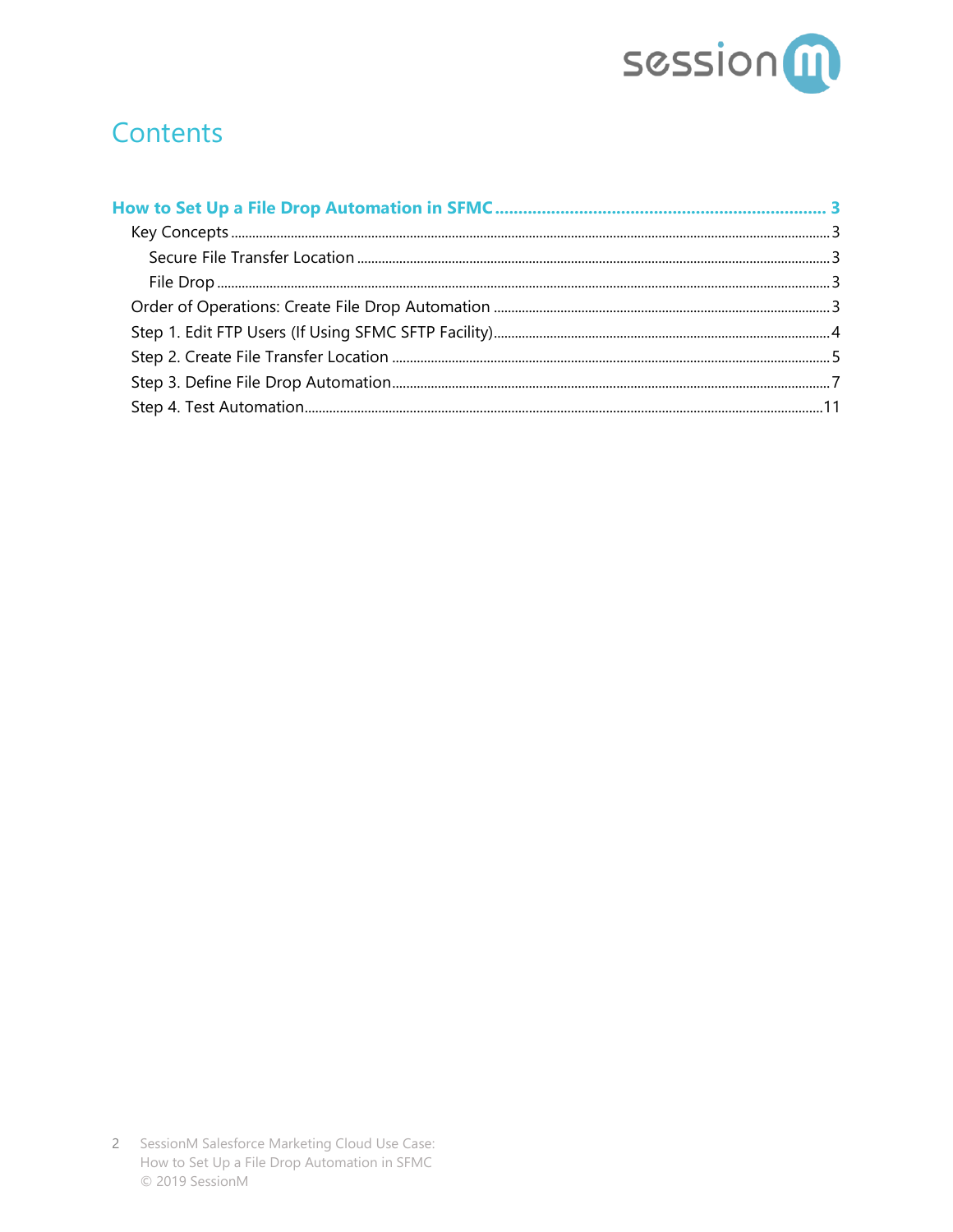

# <span id="page-2-0"></span>How to Set Up a File Drop Automation in SFMC

This article describes how to set up a file drop automation in SFMC. You first define a file drop location. You then define an automation that starts when a file is dropped into the file location.

## <span id="page-2-1"></span>Key Concepts

#### <span id="page-2-2"></span>Secure File Transfer Location

A *secure file transfer location* is an SSH File Transfer Protocol (SFTP) site used to transfer files to or from your Marketing Cloud account. File transfer locations are maintained on the Admin tab of the application. You must have administrative permissions to access this screen.

**NOTE**: Marketing Cloud is eliminating standard FTP as an option for all future customers effective immediately. Standard FTP will be removed as an option for existing customers in the future. Salesforce recommends that customers using standard FTP migrate their solutions to SFTP as soon as possible.

#### <span id="page-2-3"></span>File Drop

A *file drop automation* begins automatically when a file is dropped into a designated enhanced FTP folder rather than on a schedule. You use other processes that update files in an FTP folder, and you want to create an automation that starts when activity occurs in that folder.

#### <span id="page-2-4"></span>Order of Operations: Create File Drop Automation

Complete the following steps to create a file drop automation. You must have administrator privileges to complete this procedure.

- 1. Edit FTP users.
- 2. Create file transfer location.
- 3. Create file drop automation.
- 4. Test automation.

<sup>3</sup> SessionM Salesforce Marketing Cloud Use Case: How to Set Up a File Drop Automation in SFMC © 2019 SessionM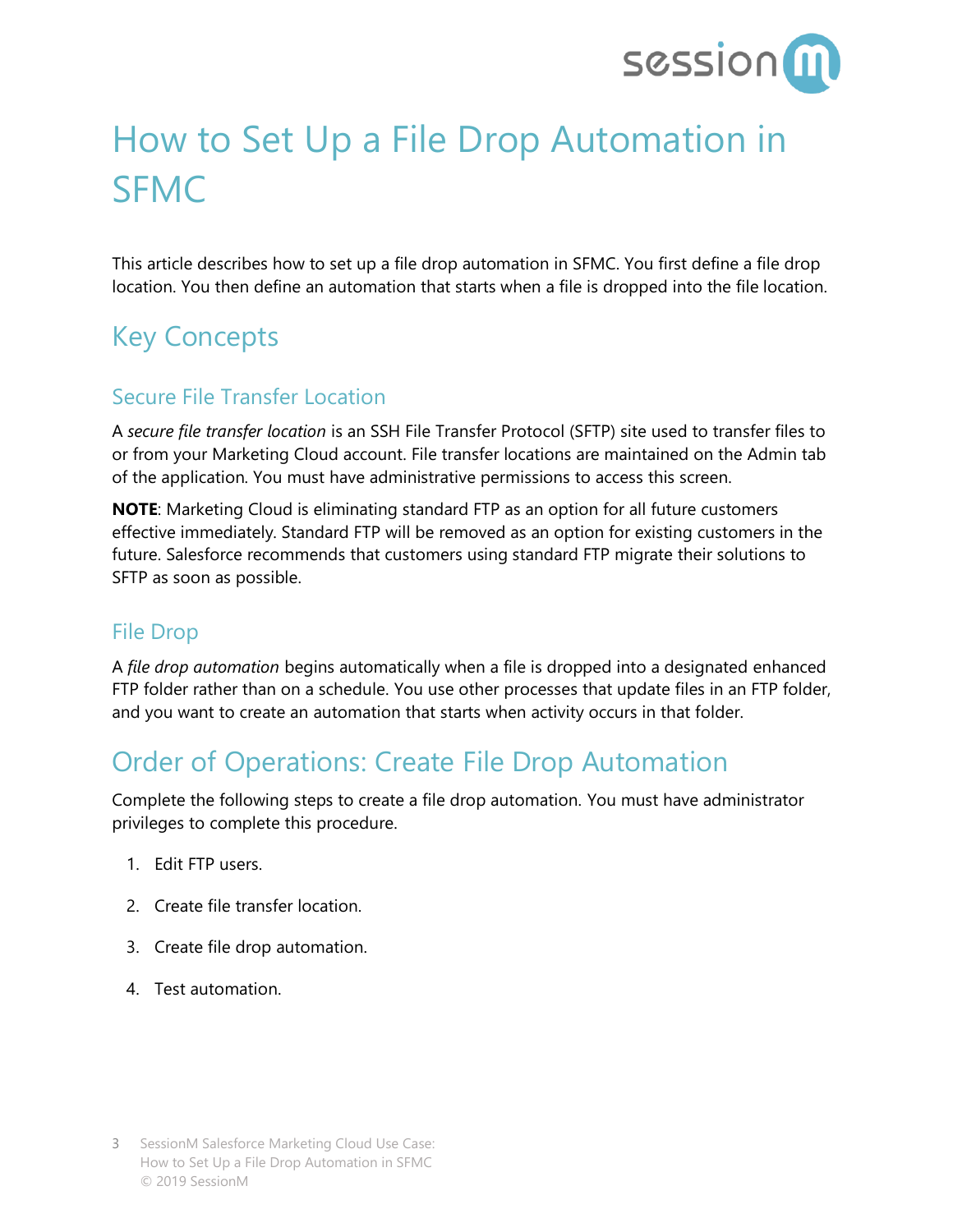

## <span id="page-3-0"></span>Step 1. Edit FTP Users (If Using SFMC SFTP Facility)

**Note**: Complete this step only if you are using the SFMC SFTP facility.

- 1. Go to the STG POS Sapient environment in SFMC.
- 2. In the Settings menu, click **Administration**.



3. Select **Account** and the select **FTP Accounts**.

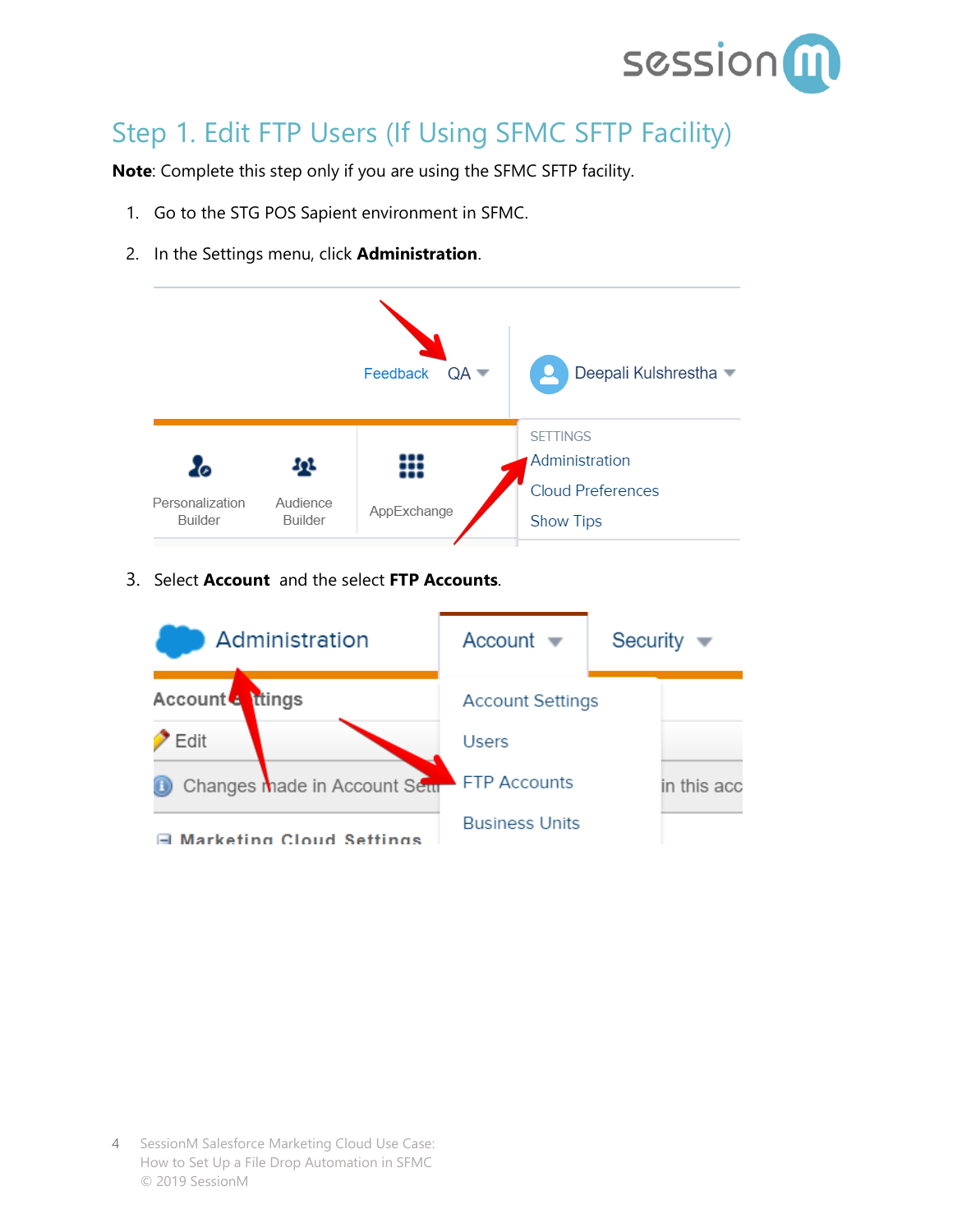

#### 4. Edit the FTP users.

| Administration       | Account $\equiv$ | Security $\mathbf$<br>Data Management w<br>Applications w |                          |                  |               | $QA =$<br>Feedback  | Deepali Kulshrestha<br>o |
|----------------------|------------------|-----------------------------------------------------------|--------------------------|------------------|---------------|---------------------|--------------------------|
| FTP Accounts $\odot$ |                  |                                                           |                          |                  |               |                     |                          |
| FTP Site Information |                  |                                                           |                          | Activity         |               |                     |                          |
| URL                  |                  |                                                           |                          |                  | <b>Status</b> | <b>Requested By</b> | Date                     |
|                      |                  | mcnpg49yfd1d8f1ff8g11g061y4y.ftp.marketingcloudops.com    |                          | Edited 100004212 | Success       | Deepali Kulshrestha | 03/09/2019 1:39 AM       |
| 22                   | Port             |                                                           |                          |                  | Success       | pgali               | 02/16/2018 2.07 PM       |
| <b>FTP Users</b>     |                  |                                                           |                          |                  |               |                     |                          |
| FTP Username         | <b>Status</b>    | <b>Password Expiration Date</b>                           |                          |                  |               |                     |                          |
| 100004212            | Enabled          | 06/07/2019                                                | $\overline{\phantom{a}}$ |                  |               |                     |                          |

#### <span id="page-4-0"></span>Step 2. Create File Transfer Location

- 1. Go to Email Studio and select **Email**.
- 2. Click **Admin** and then **File Locations**.

| Email                                | Overview             | Content | Subscribers $\blacktriangledown$<br>Interactions $\mathbf$ | A/B Testing                     | Tracking $\blacktriangledown$ | Admin | <b>Audience Builder</b>      |
|--------------------------------------|----------------------|---------|------------------------------------------------------------|---------------------------------|-------------------------------|-------|------------------------------|
| Admin                                | $\blacktriangleleft$ |         | <b>File Locations</b>                                      |                                 |                               |       |                              |
| • Account Settings<br>$\overline{+}$ |                      |         | <b>T</b> Create <b>in</b> Delete                           |                                 |                               |       |                              |
| Data Management<br>$\Box$            |                      | $\Box$  | Name                                                       | <b>External Key</b>             |                               |       | <b>Description</b>           |
| <b>File Locations</b>                |                      |         | <b>Salesforce Objects &amp; Reports</b>                    | Salesforce Objects & Reports    |                               |       | Salesforce Objects & Reports |
| • Key Management                     |                      |         | <b>ExactTarget Enhanced FTP</b>                            | <b>ExactTarget Enhanced FTP</b> |                               |       | Enhanced FTP                 |
| Send Management<br>$\overline{+}$    |                      |         | <b>SMP SFTP</b>                                            | SeesionSMP                      |                               |       |                              |
|                                      |                      |         |                                                            |                                 |                               |       |                              |

- 3. Complete the information in the Properties section:
	- **Name** Name of file location. This name appears as a valid value in the File Location field when you create an activity. Use this name to identify the activity in the application. This name is configurable. You can configure any location within the SFTP site.
	- **External Key** Value you choose that uniquely identifies the file transfer location. Use this value to identify the file transfer location when using the API.
	- **Description** Description of the file transfer location. Use this description to further identify the file transfer location within the application.
- 4. Complete the information in the Location Information section:
- 5 SessionM Salesforce Marketing Cloud Use Case: How to Set Up a File Drop Automation in SFMC © 2019 SessionM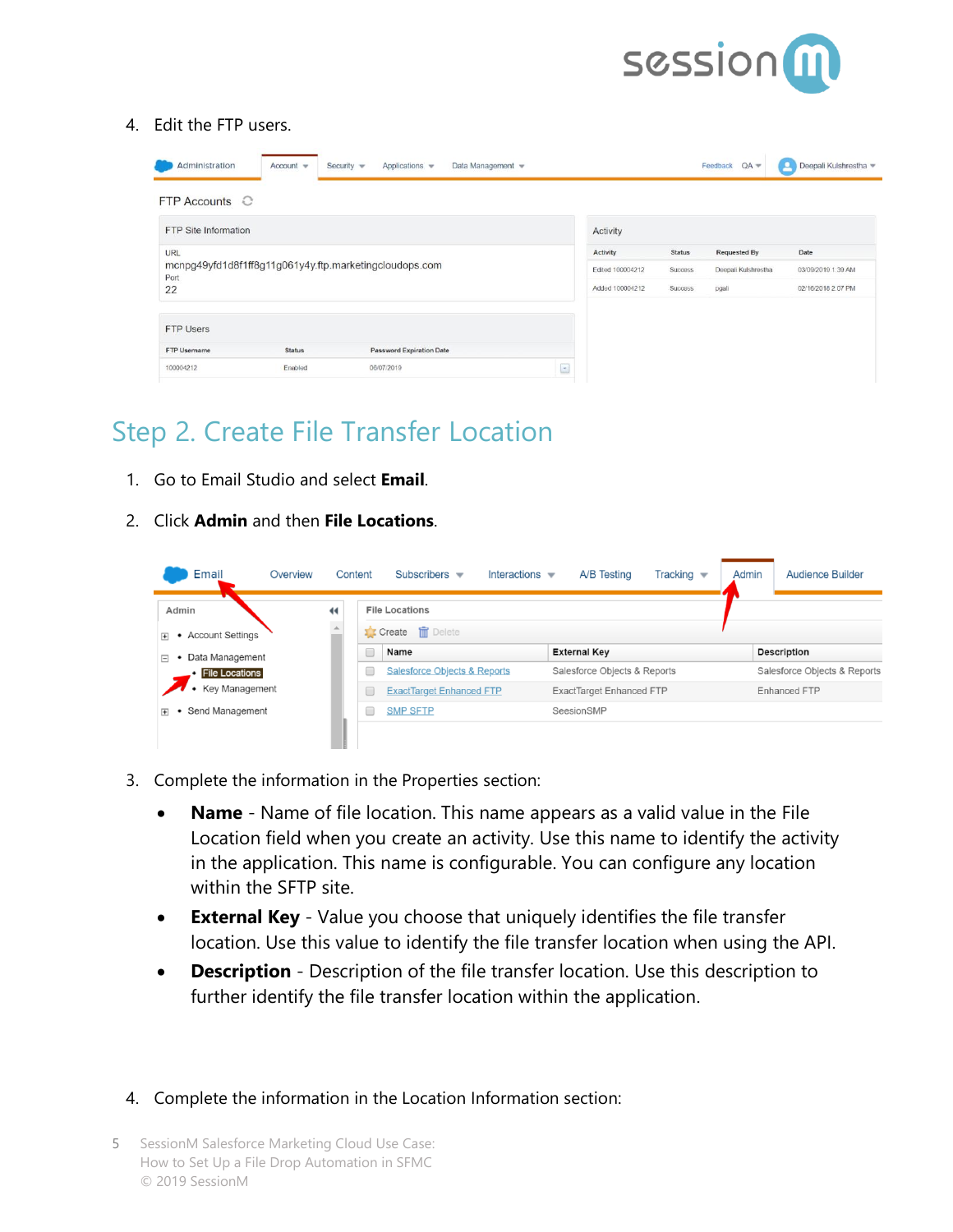

- **Location Type** Identifies the type of file transfer location. External SFTP Site.
- **URL** The URL of the file transfer location.
- **Port** The port used to transfer data. This value defaults to 21 for unsecured locations, and you can set the port to 22 for secure FTP locations.
- **Username** The username the activity uses to log in to access the files.
- **Password** The password the activity uses to log in to access the files.
- **Retype Password** The confirmation of the password.

| Email<br>Overview                                                                                                                                   | Subscribers $\blacksquare$<br>Interactions A/B Testing<br>Tracking $\blacktriangledown$<br>Content                                                                                                                                                                                                                                                                                                                                                                                                          | Admin |
|-----------------------------------------------------------------------------------------------------------------------------------------------------|-------------------------------------------------------------------------------------------------------------------------------------------------------------------------------------------------------------------------------------------------------------------------------------------------------------------------------------------------------------------------------------------------------------------------------------------------------------------------------------------------------------|-------|
| Admin<br><b>E</b> • Account Settings<br>$\Box \bullet$ Data Management<br><b>• File Locations</b><br>• Key Management<br><b>E</b> • Send Management | File Locations > SMP SFTP<br>$\blacktriangleleft$<br>Save <b>m</b> Delete <b>C</b> Cancel<br>∸<br>Properties<br>Name (required)<br>SMP SFTP<br><b>External Key</b><br>SeesionSMP<br>Description<br><b>■ Location Information</b><br>Location Type (required)<br>External SFTP Site<br>▼<br>Url (required)<br>mcnpg49yfd1d8f1ff8g11g061y4y.ftp.marketingcloudops.com/Imports/Offers<br>Port (required)<br>22<br>Username<br>100004212<br>Auth Type (required)<br>Password ▼<br>Password *<br>Retype Password |       |
|                                                                                                                                                     |                                                                                                                                                                                                                                                                                                                                                                                                                                                                                                             |       |

#### 5. Click **Save**.

**III** Apps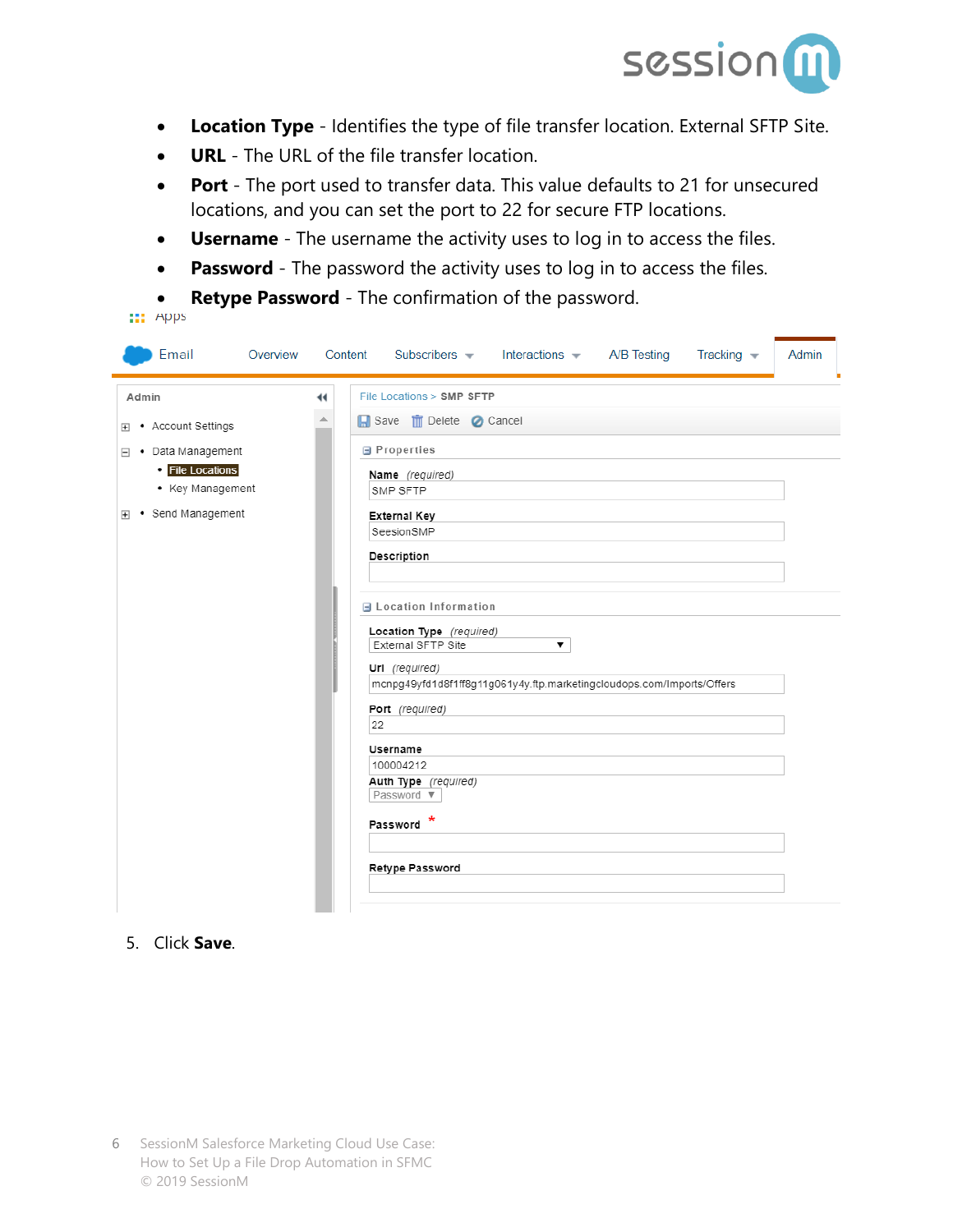

#### <span id="page-6-0"></span>Step 3. Define File Drop Automation

1. In Automation Studio, click **New Automation** and select **File Drop**.

| <b>Automation Studio</b>          | Overview<br><b>Activities</b>                                  |                                                                  |                                 |  |
|-----------------------------------|----------------------------------------------------------------|------------------------------------------------------------------|---------------------------------|--|
| < <b>B</b> Browse All Automations |                                                                |                                                                  |                                 |  |
| <b>Untitled Automation</b>        | <b>SUMMARY</b><br>SEE AN OVERVIEW OF THIS<br><b>AUTOMATION</b> | <b>WORKFLOW</b><br><b>DEFINE AUTOMATION</b><br><b>ACTIVITIES</b> | <b>ACTIVITY</b><br>NO ACTIVITY. |  |
| <b>STARTING SOURCES</b>           | ▲<br>$\vert \langle \vert$                                     | <b>STARTING SOURCE</b>                                           |                                 |  |
| 齒<br>ò                            |                                                                | ∓                                                                |                                 |  |
|                                   |                                                                |                                                                  |                                 |  |
| Schedule<br><b>File Drop</b>      |                                                                | <b>File Drop</b>                                                 |                                 |  |

- 2. Click **Configure**.
- 3. Choose whether to use a filename pattern. For this example, select **No Filename Pattern**, which means that you assign a directory as a trigger for one automation at a time.
- 4. Select the directory for the system to watch. When a file is dropped in this folder, the automation starts.

|                                                                         | i ile prop octup                                                                                                                   |
|-------------------------------------------------------------------------|------------------------------------------------------------------------------------------------------------------------------------|
| hoose Directory<br>ename.                                               | lect a directory. When a file is dropped into this directory, the automation begins. Select Use filename pattern if the automation |
| • No Filename Pattern <sup>6</sup><br>Use Filename Pattern <sup>0</sup> | import<br>T.<br>offers<br>triggered_automations                                                                                    |

File Dron Setun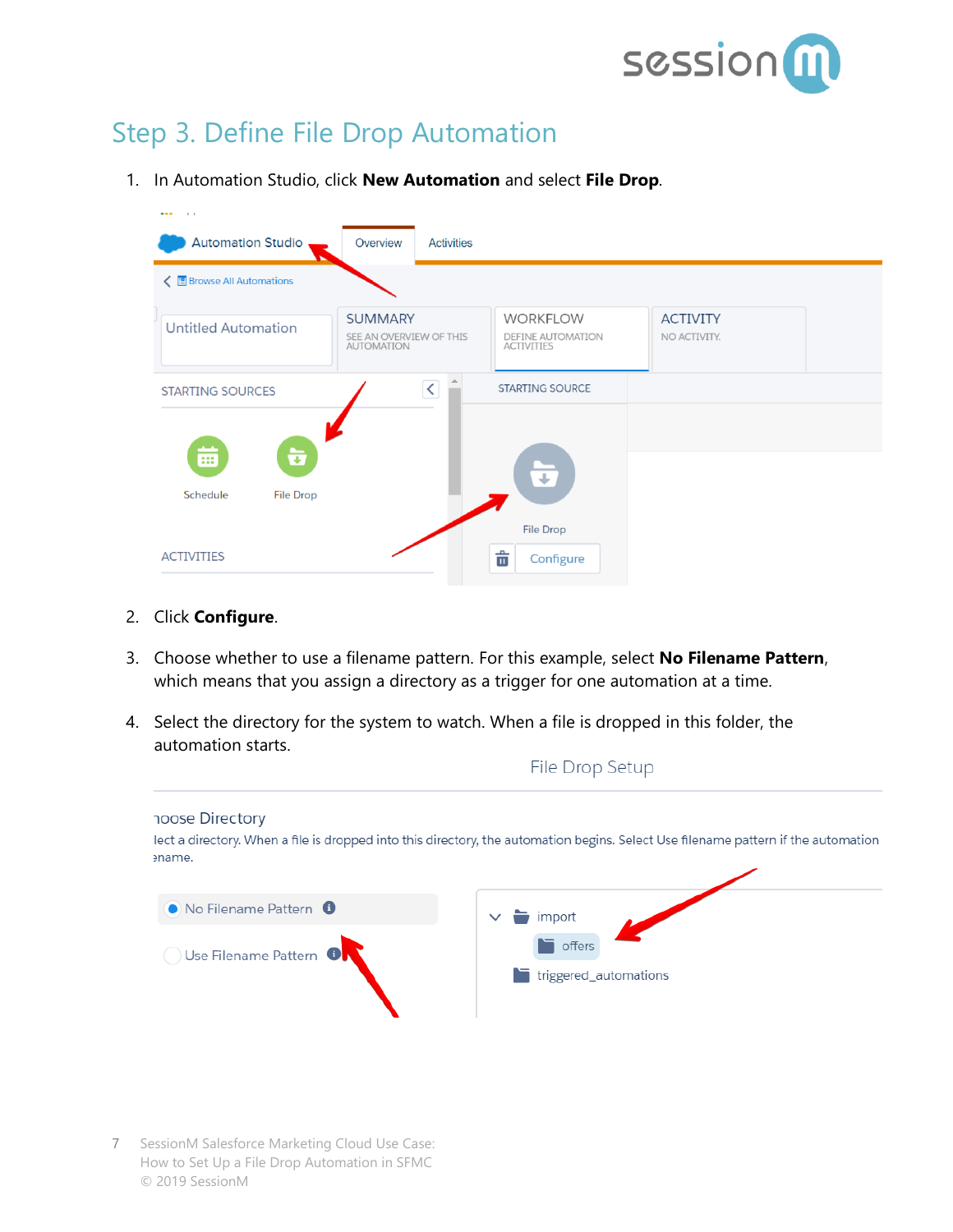

5. Select the Import File activity.

| W                       | Ð             | <b>FILE DROP</b>                | <b>ANNOTATIONS</b>                          |
|-------------------------|---------------|---------------------------------|---------------------------------------------|
| Data Factory<br>Utility | File Transfer | $\overline{\mathbf{4}}$         | 1.1 Import File<br>$\overline{\phantom{m}}$ |
|                         | đ             | ठे<br>Edit                      | Deepali_Offers<br>═                         |
| Fire Event              | Import File   | $\checkmark$ Inactive<br>Active |                                             |
|                         |               | <b>FILE LOCATION:</b>           |                                             |

6. Create a new import definition

|                                                   |                    |                                            | Edit Import Definition |               |  |  |
|---------------------------------------------------|--------------------|--------------------------------------------|------------------------|---------------|--|--|
| <b>ACTIVITY INFO</b>                              | <b>IMPORT FILE</b> | <b>DESTINATION</b>                         | <b>MAPPING</b>         | <b>REVIEW</b> |  |  |
| Name*                                             | Deepali_Offers     |                                            |                        |               |  |  |
| Description                                       |                    | Add description here                       |                        |               |  |  |
| <b>External Key</b>                               |                    | 160DA110-750A-4703-A7C1-2B8DE7C26C49       |                        |               |  |  |
| $\blacktriangleright$ Send notification email to: |                    | kdeepali@sessionm.com                      |                        |               |  |  |
|                                                   |                    | An email is sent when an import completes. |                        |               |  |  |

- 7. Supply the required information for the activity.
	- File Location: Select your file location.
	- File Naming Pattern: Insert "%%FILENAME\_FROM\_TRIGGER%%".
	- Delimiter: Select **Other** and insert "|".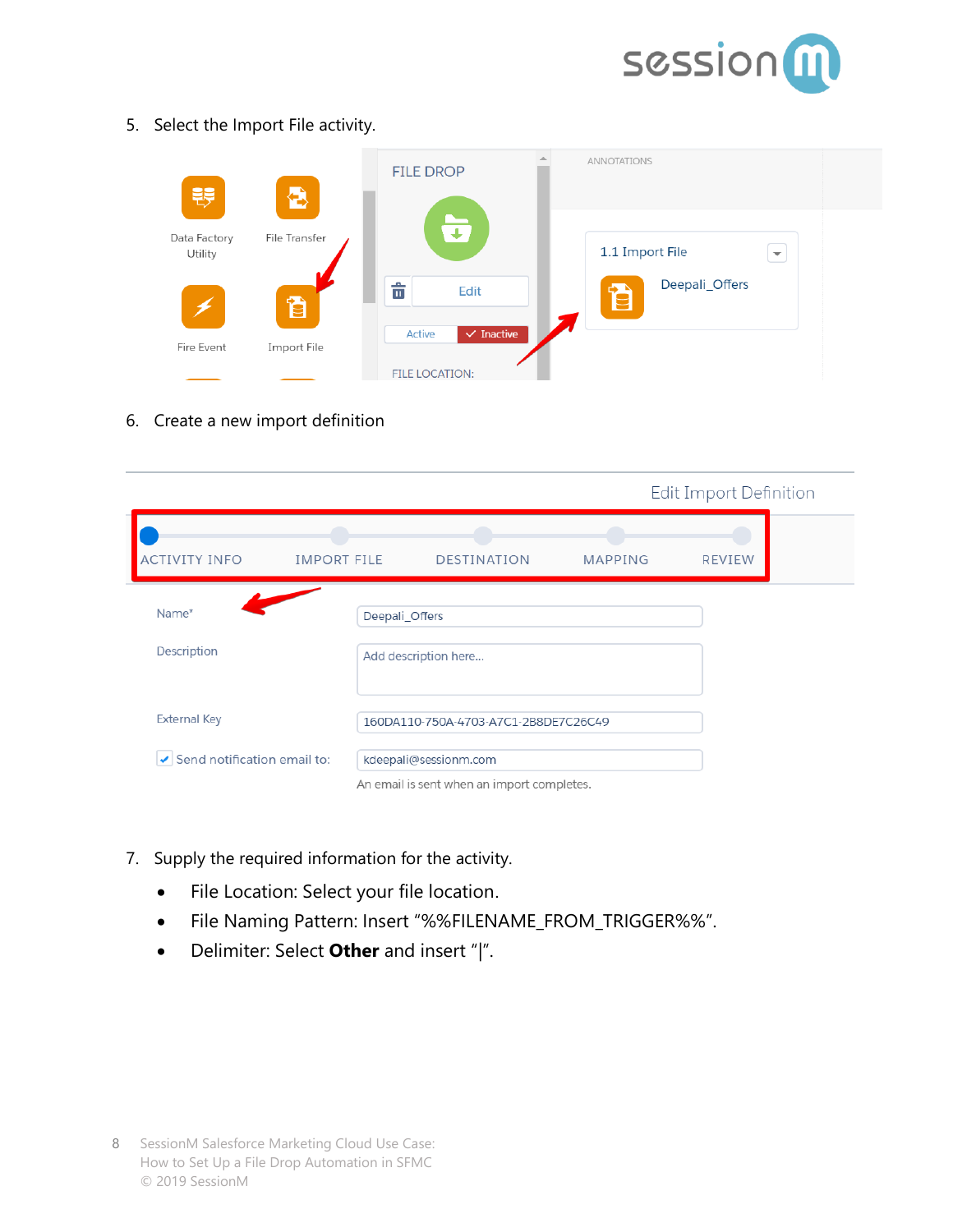

| Edit Import Definition            |                                                                                                                 |                              |        |                                   |                                                                                 |  |  |
|-----------------------------------|-----------------------------------------------------------------------------------------------------------------|------------------------------|--------|-----------------------------------|---------------------------------------------------------------------------------|--|--|
| <b>ACTIVITY INFO</b>              | . .<br><b>IMPORT FILE</b><br>DESTINATION                                                                        | $\sqrt{2}$<br><b>MAPPING</b> | REVIEW |                                   |                                                                                 |  |  |
| File Location*                    | <b>SMP SFTP</b><br>mcnpg49yfd1d8f1ff8g11g061y4y.ftp.marketingcloudops.com/Imports/Offers/ <your file=""></your> | ٠                            |        | Date Format                       | English (United States)<br>Example: 1/19/2016 1:44 PM                           |  |  |
| File Naming Pattern* <sup>O</sup> | %%FILENAME_FROM_TRIGGER%%                                                                                       |                              |        | Delimiter*                        | Specify:<br>Other<br>$\star$<br>◆ Respect double quotes (") as a text delimiter |  |  |
| Example File Name:                | %%FILENAME_FROM_TRIGGER%%                                                                                       |                              |        | <b>Bad Data Behavior</b>          | Skip rows with bad data                                                         |  |  |
|                                   |                                                                                                                 |                              |        | <b>Advanced File Options</b><br>Þ |                                                                                 |  |  |

8. Select **Data Extension** and then **SessionM\_Offers**.

|                                                  |                       |         | Edit Import Definition               |                        |             |
|--------------------------------------------------|-----------------------|---------|--------------------------------------|------------------------|-------------|
| <b>IMPORT FILE</b><br><b>ACTIVITY INFO</b>       | DESTINATION           | MAPPING | REVIEW                               |                        |             |
| <b>Subscriber List</b><br>$\vee$ Data Extensions |                       |         |                                      | <b>Selected Data I</b> |             |
| Q<br>Search                                      |                       |         |                                      |                        |             |
| $\rightarrow$ Data Extensions                    | NAME <sup>1</sup>     |         | <b>EXTERNAL KEY</b>                  | <b>RECORD</b><br>COUNT | FIEL<br>COL |
| Shared Data Extensions                           |                       |         |                                      |                        |             |
| Auto-Suppression Configu                         | Sample Test User JSON |         | 321ADC43-EAD1-4608-9419-282D3D203D7A | $\angle$               | 5           |
| Salesforce Data Extension                        |                       |         |                                      |                        |             |
|                                                  | Sessionm_OFFERS       |         | Sessionm_OFFERS                      | $\Omega$               | 16          |
|                                                  | Sessionm_PURCHASES    |         | Sessionm_PURCHASES                   | $\circ$                | 15          |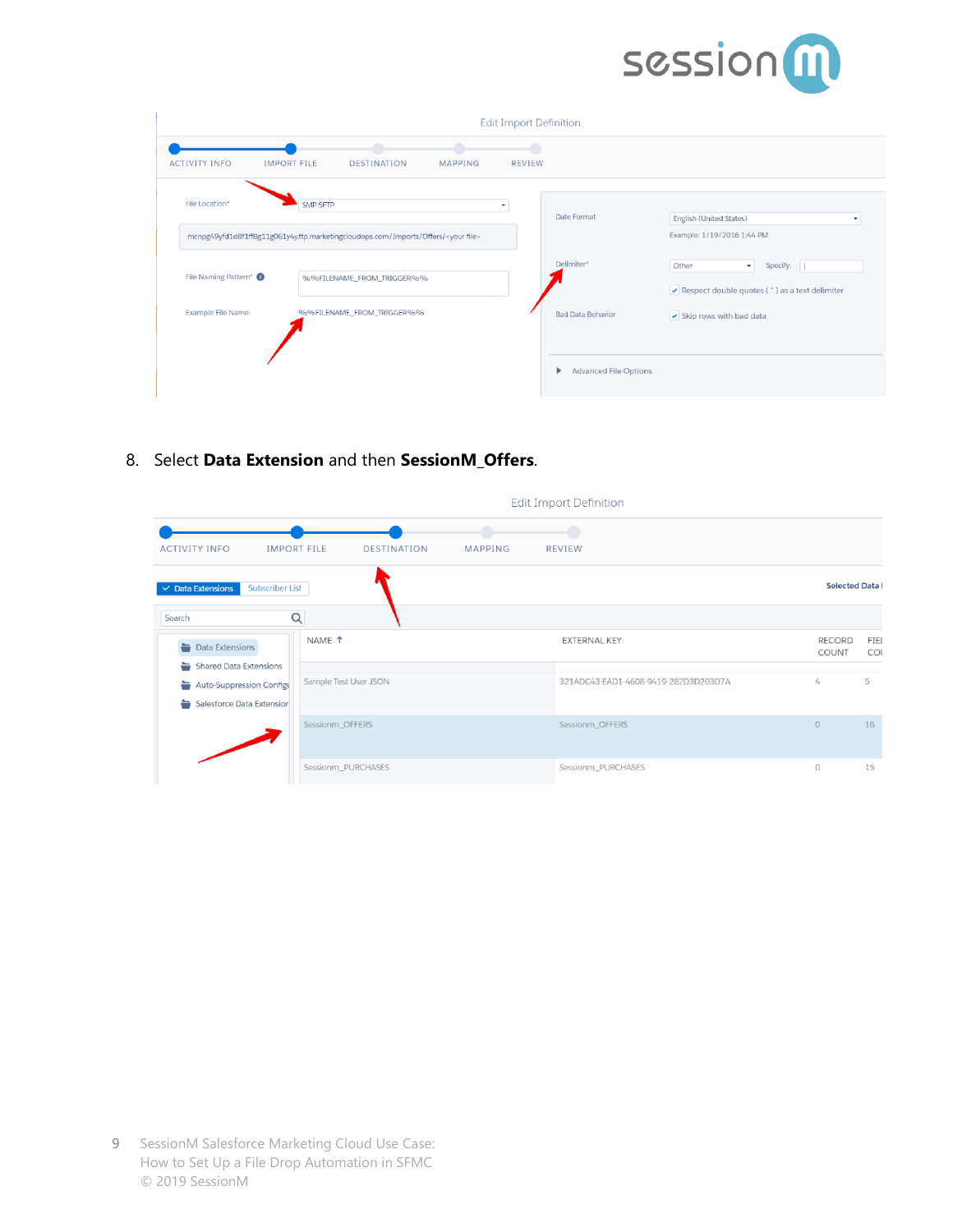

9. Select **Add and Update**.

|                                                                                                                                    | <b>Edit Import Definition</b>                                            |                                                                                           |                                                                                                   |
|------------------------------------------------------------------------------------------------------------------------------------|--------------------------------------------------------------------------|-------------------------------------------------------------------------------------------|---------------------------------------------------------------------------------------------------|
| <b>ACTIVITY INFO</b><br><b>IMPORT FILE</b><br><b>DESTINATION</b>                                                                   | $\Box$<br><b>MAPPING</b><br><b>REVIEW</b>                                |                                                                                           |                                                                                                   |
| Add Only<br>Data Action*<br>Add new data to your target data<br>extension.<br>Map by Header Row<br>Map by Ordinal @ Map Manually @ | Update Only<br>Update the current data in your target<br>data extension. | Add and Update<br>Update existing data and add new data<br>to your target data extension. | Overwrite <sup>O</sup><br>Replace or overwrite the current data in<br>your target data extension. |
|                                                                                                                                    |                                                                          | "SESSIONM_OFFERS" (DATA EXTENSION)                                                        |                                                                                                   |
|                                                                                                                                    |                                                                          | Required columns needed for this file mapping                                             |                                                                                                   |
|                                                                                                                                    |                                                                          | Offer_Order_ID                                                                            | Number                                                                                            |
|                                                                                                                                    |                                                                          | User_ID                                                                                   | Text                                                                                              |
|                                                                                                                                    |                                                                          | Offer_ID                                                                                  | Text                                                                                              |
|                                                                                                                                    |                                                                          | Optional columns                                                                          |                                                                                                   |

10. Review the import definition.

| Edit Import Definition                                                                                         |                                                                                 |                    |         |               |                                                                                                                                                           |                                                                                                                                                     |                            |
|----------------------------------------------------------------------------------------------------------------|---------------------------------------------------------------------------------|--------------------|---------|---------------|-----------------------------------------------------------------------------------------------------------------------------------------------------------|-----------------------------------------------------------------------------------------------------------------------------------------------------|----------------------------|
| <b>ACTIVITY INFO</b>                                                                                           | <b>IMPORT FILE</b>                                                              | <b>DESTINATION</b> | MAPPING | <b>REVIEW</b> |                                                                                                                                                           |                                                                                                                                                     |                            |
| <b>Activity Info</b><br>Name<br><b>External Key</b><br><b>Email Notification</b><br>Description<br>Destination | Deepali_Offers<br>160DA110-750A-4703-A7C1-2B8DE7C26C49<br>kdeepali@sessionm.com |                    |         | Edit<br>Edit  | <b>Import File</b><br><b>File Location</b><br><b>File Naming Pattern</b><br>Date Format<br>Delimiter<br><b>Bad Data Behavior</b><br><b>Import Options</b> | <b>SMP SFTP</b><br>%%FILENAME_FROM_TRIGGER%%<br>English (United States)<br>Skip rows with bad data<br>Respect double quotes (") as a text delimiter | Edit                       |
| Data Extension                                                                                                 | Sessionm_OFFERS                                                                 |                    |         |               | Mapping<br>Data Action                                                                                                                                    | Add and Update                                                                                                                                      | Edit                       |
|                                                                                                                |                                                                                 |                    |         |               | <b>File Mapping</b><br><b>SOURCE</b><br>[Matching Header]                                                                                                 | Map by Header Row<br>"SESSIONM_OFFERS" (DATA EXTENSION)<br>Offer_Order_ID                                                                           | <b>DATA TYPE</b><br>Number |

11. Save and activate your automation.